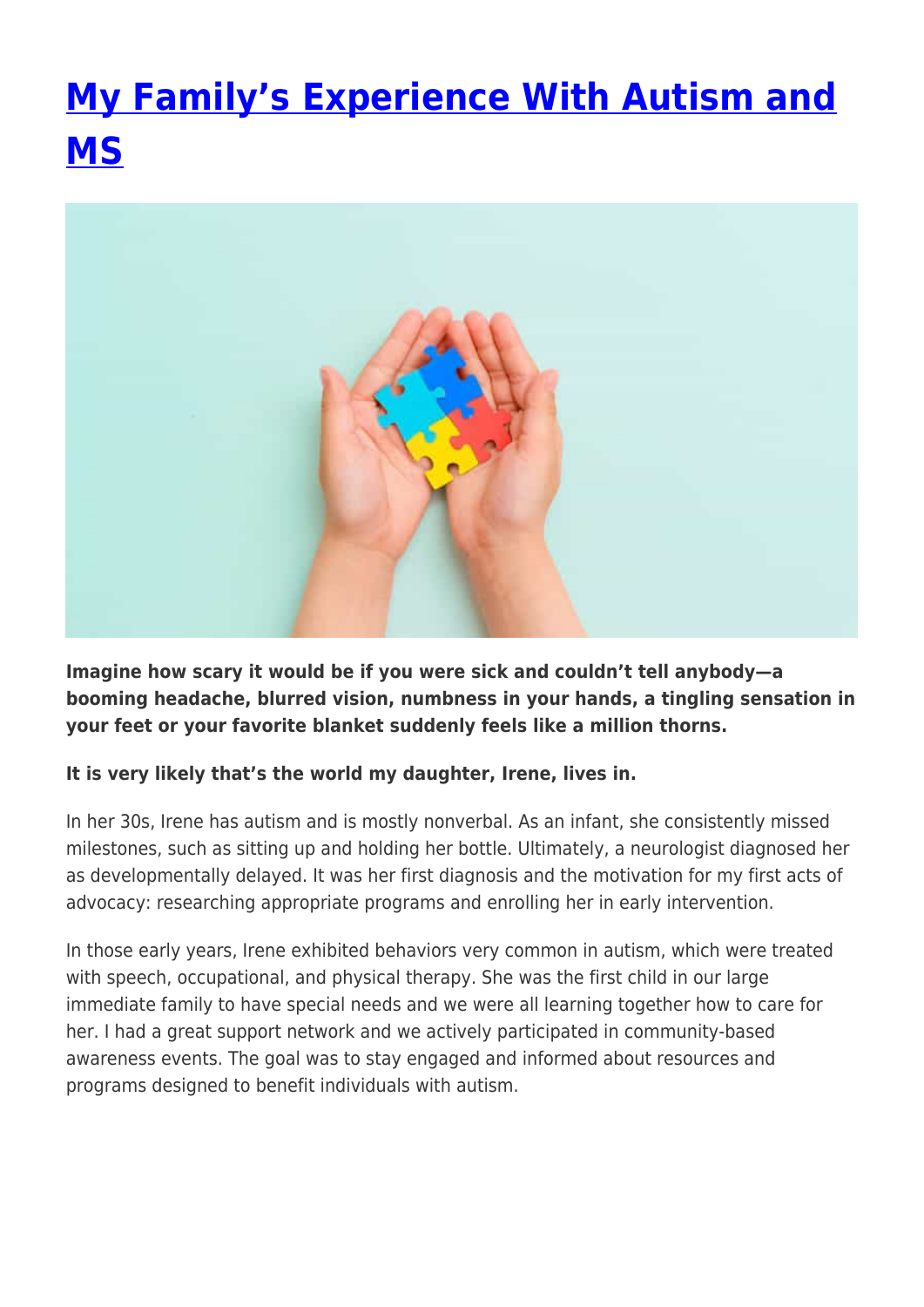

Irene has always been reasonably healthy, very sweet, calm and happy. So we were concerned when she started behaving differently.

Irene began having screaming episodes, pulling at her ears and hair, leaving bloody scratches. She had become noise-sensitive—the car radio or conversation at the dinner table would also trigger the ear-pulling. Next, we noticed she had developed a fear of the stairs, stepping hesitantly and clinging to the banister. Then, there was the eating with her hands, something she had never done before.

December 2018, I noticed Irene's irises were stuck in the corners of her eyes and took her to an emergency room. The entire experience was traumatic for us both. Irene was admitted and I watched helplessly as a team of hospital staff struggled with her to insert an IV. Later, Irene and I were both crying as another team tried to immobilize her to send her through the MRI machine. She was screaming and begging for my help with her eyes. Through my tears, I tried to assure her everything was going to be okay. Little did I know, our lives were about to change.

The following afternoon, Irene was asleep, and I was watching TV. I sat slouched in a hospital chair with my feet under her covers, rubbing softly against her leg. A doctor came in and told me Irene had several lesions on all parts of her brain. She was certain they were caused by multiple sclerosis.

My heart broke for my baby girl. How frightened and confused she must have been when the symptoms flared, trapped in her own world, unable to explain what she was feeling.

After allowing myself room to come to terms with the newness of the diagnosis, it was time to get busy doing all the things I know Irene would ask me to do if she could talk: "Mom, make sure I have the best medical care, research appropriate treatments for me and please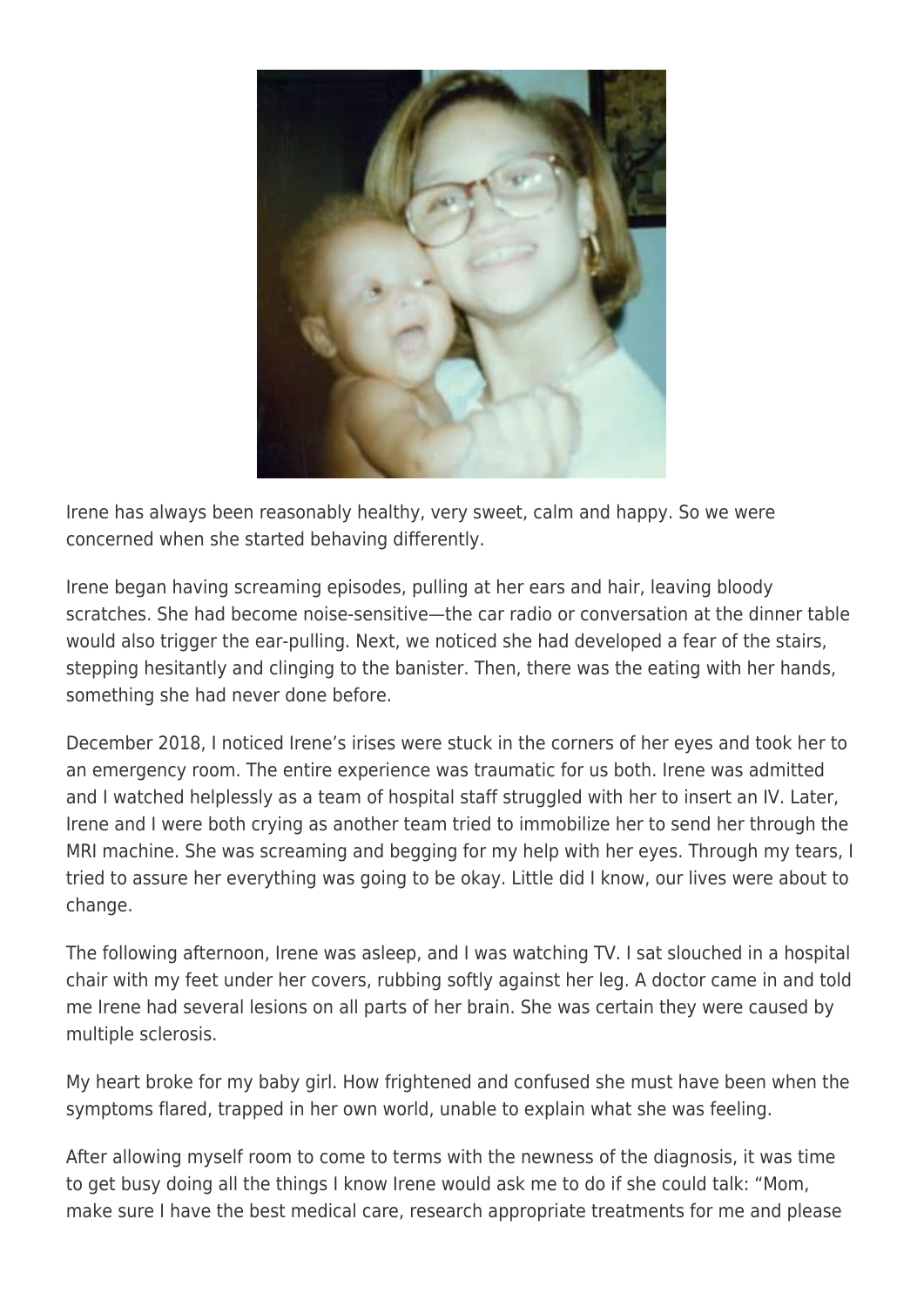tap into resources for emotional and spiritual support because we're both going to need it."

I immediately connected with advocacy groups and sought information in online forums. I asked a lot of questions and although the symptoms of MS are very individualistic, people openly shared their experiences, which gave me some insight into what Irene might be feeling.



There were certainly more questions than answers but advocating for Irene was familiar territory for me. What was unfamiliar was the complexities of a disease that is mostly invisible. The painful symptoms and side effects of treatment need to be verbalized but my daughter cannot tell me her hands and feet are numb, her vision is blurred, or her insides are on fire. **This is the intersection of autism and MS where my worry resides.**

Irene's receptive language is high. She can answer most "yes" or "no" questions, but she is unable to communicate intricate feelings. For example, prior to her diagnosis, our family went on a summer vacation. We were out sightseeing when Irene became upset. We stopped at a pizzeria to take a break and cool off in the air conditioning, but she was inconsolable. We had a bit of a walk back to our hotel and by the time we got there, she was in full meltdown. She slept for almost 24 hours and then she was back to her cheerful self. After she was diagnosed, we learned heat can bring on extreme fatigue. That was likely the symptom Irene was experiencing on that hot day.

Irene is being followed by an MS neurologist. Treatment is proving to be difficult because of